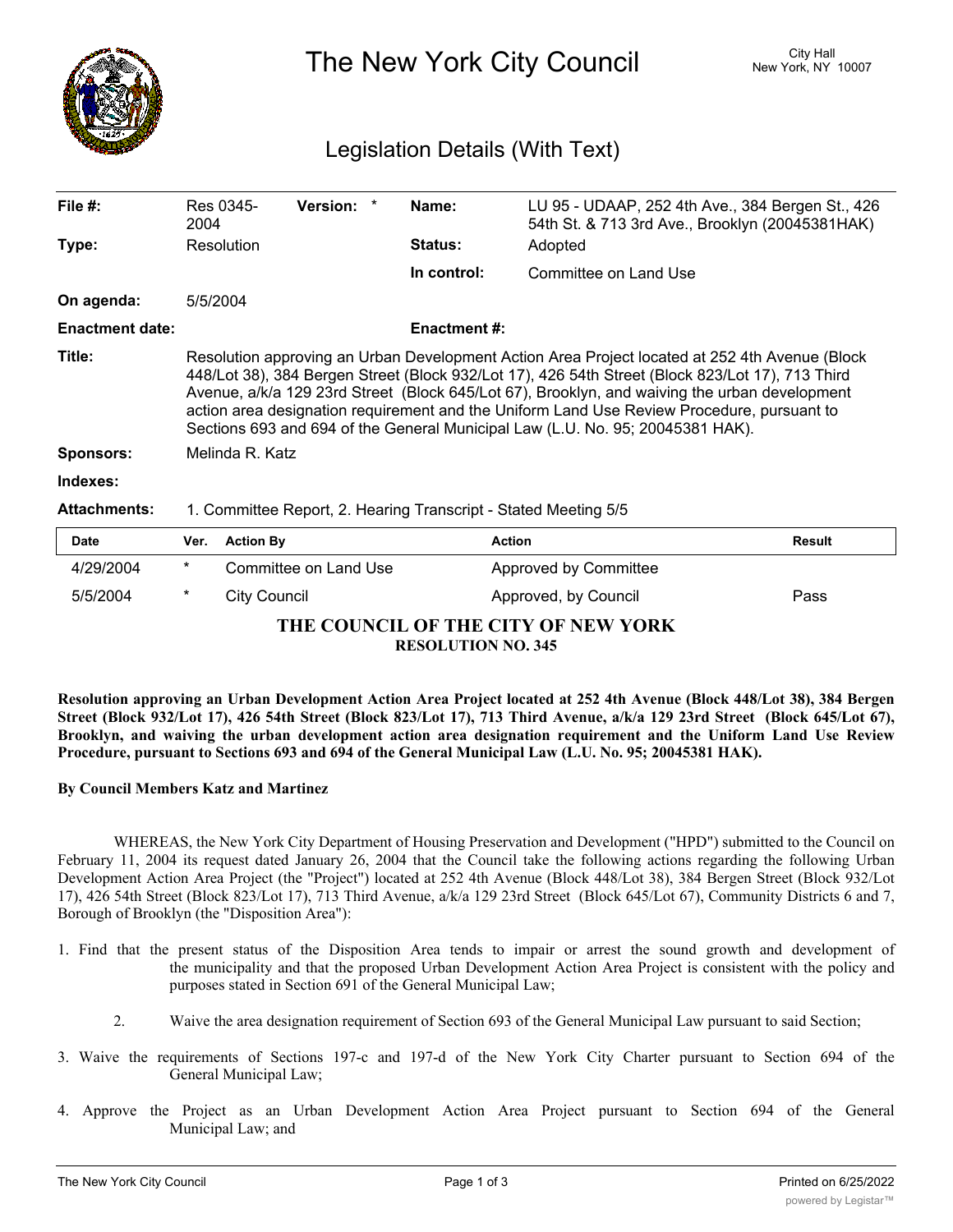## **File #:** Res 0345-2004, **Version:** \*

5. Approve the exemption of the Project from real property taxes pursuant to Section 696 of the General Municipal Law (the "Tax Exemption").

WHEREAS, the Project is to be developed on land that is now a municipally-owned area as defined in Section 692 of the General Municipal Law, consists solely of the rehabilitation or conservation of existing private or multiple dwellings or the construction of one to four unit dwellings, and does not require any change in land use permitted under the New York City Zoning Resolution;

WHEREAS, upon due notice, the Council held a public hearing on the Project on April 27, 2004;

WHEREAS, the Council has considered the land use and financial implications and other policy issues relating to the Project;

## RESOLVED:

The Council finds that the present status of the Disposition Area tends to impair or arrest the sound growth and development of the City of New York and that a designation of the Project as an urban development action area project is consistent with the policy and purposes stated in Section 691 of the General Municipal Law.

The Council waives the area designation requirement pursuant to Section 693 of the General Municipal Law.

The Council waives the requirements of Sections 197-c and 197-d of the New York City Charter pursuant to Section 694 of the General Municipal Law.

The Council approves the Project as an urban development action area project pursuant to Section 694 of the General Municipal Law.

The Project shall be developed in a manner consistent with the Project Summary that HPD has submitted to the Council, a copy of which is attached hereto.

The exemption of the Project from real property taxes pursuant to Section 696 of the General Municipal Law is approved as follows:

- a. All of the value of the buildings, structures, and other improvements situated on the Disposition Area shall be exempt from local and municipal taxes, other than assessments for local improvements and land value, for a period of ten years commencing on the date of the conveyance of the Disposition Area to the Sponsor.
- b. The partial tax exemption granted hereunder shall terminate with respect to all or any portion of the Disposition Area if the Department of Housing Preservation and Development determines that such real property has not been, or is not being, developed, used, and/or operated in compliance with the requirements of all applicable agreements made by the Sponsor or the owner of such real property with, or for the benefit of, the City of New York. The Department of Housing Preservation and Development shall deliver written notice of any such determination of noncompliance to the owner of such real property and all mortgagees of record, which notice shall provide for an opportunity to cure of not less than ninety (90) days. If the noncompliance specified in such notice is not cured within the time period specified therein, the partial tax exemption granted hereunder shall prospectively terminate with respect to the real property specified therein.

Adopted.

 $\mathcal{L}_\text{max}$